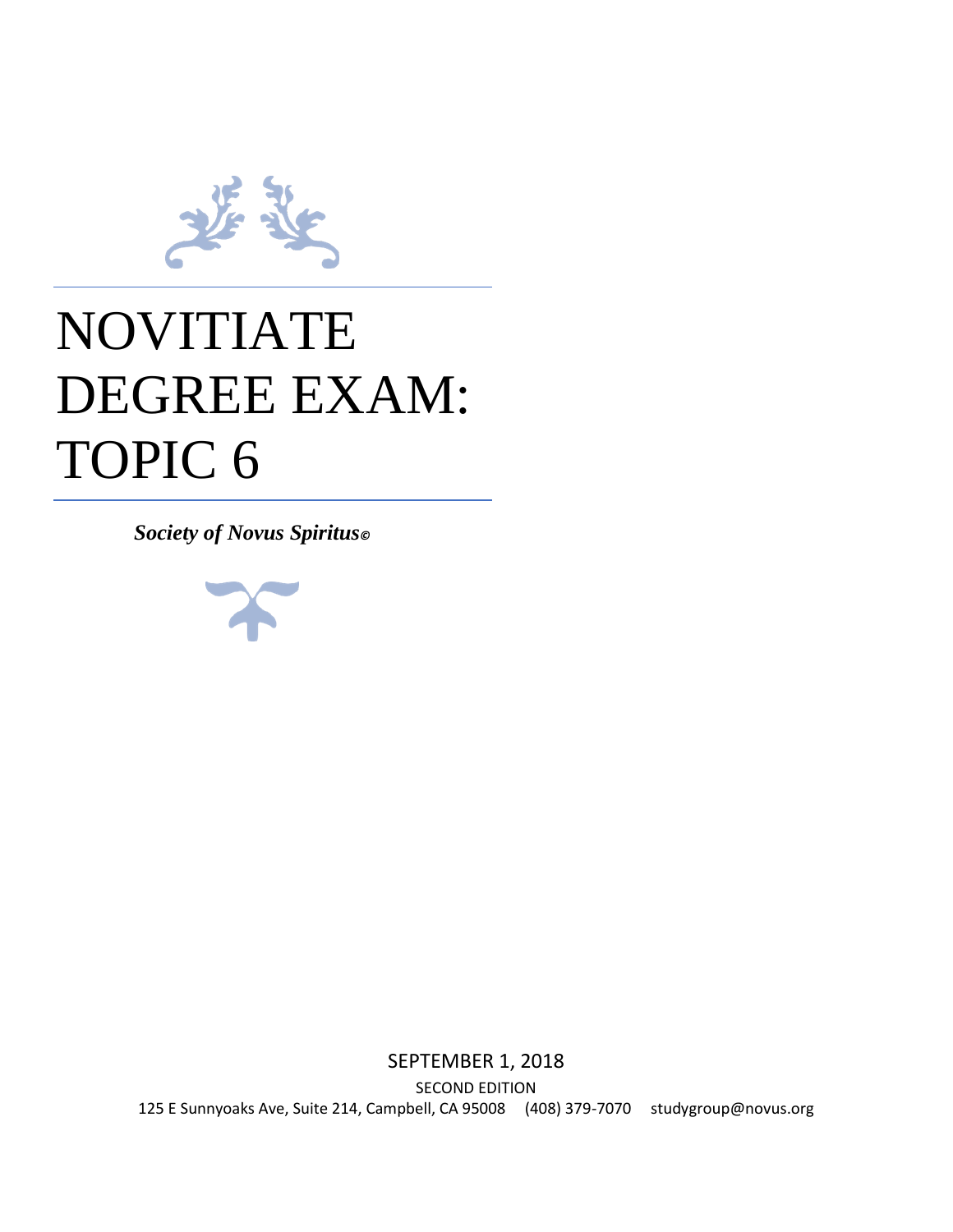| <b>The Great Cataclysm</b><br>[Topic 6 – Lesson One – pp. 1-21] |                                       | What is the purpose of our life in these<br>6.<br>difficult social and economic times? |
|-----------------------------------------------------------------|---------------------------------------|----------------------------------------------------------------------------------------|
| 1.                                                              | <b>What caused Valley Fever?</b>      |                                                                                        |
| 2.<br>(1)<br>(2)<br>(3)<br>(4)                                  | List the anti-oxidizers.              | 7.<br>What Earth changes precede the polar<br>tilt?                                    |
| 3.<br>Cataclysm?                                                | What West U.S. areas drop off in the  |                                                                                        |
|                                                                 |                                       | <b>Definitions:</b><br>Ignorant:                                                       |
|                                                                 |                                       |                                                                                        |
| 4.                                                              | <b>Explain the symbolism of Eden.</b> | To rule:                                                                               |
|                                                                 |                                       | Faith:                                                                                 |
| 5.                                                              | Who is Ariel?                         | Disciple:                                                                              |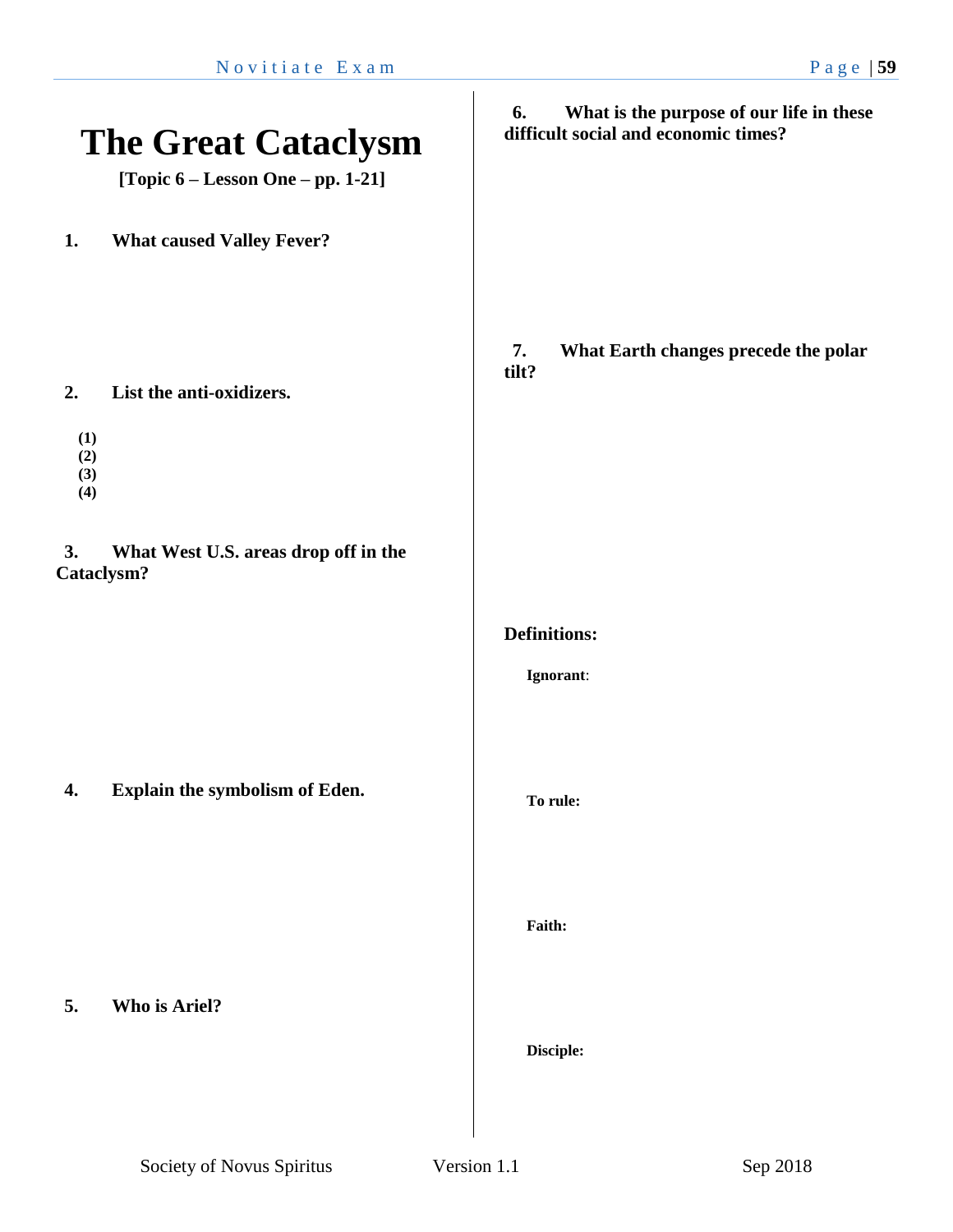#### **Polar tilt:**

#### **Discussion**:

*1.* **Describe the Universal Truth of Gnosticism.**

#### **True or False: ["T" for True, "F" for False.]**

- **1. Although the cataclysm in now 2011, still leave the West coast by 2004 due to disease and crime. ( )**
- **2. There are strange diseases occurring. But if you protect yourself in mind, body and spirit, you are not going to have to worry. ( )**
- **3. The only thing we take to the Other Side is how much we loved and helped, not what we had. ( )**
- **4. If you act strong, you become what you activate towards. An inner strength will emerge. ( )**
- **5. By facing challenges of our life with dignity, you find out what you are about. ( )**
- **6. John's** *Revelation* **is the world of God. Christ is going to come back in the sky with a sword. ( )**
- **7. It isn't possible for us to lose our soul. ( )**
- **8. We are God-loving people, not God-fearing. ( )**
- **9. It is a terrible strain to profess to be perfect, but we are human and do not like to be audited. ( )**
- **10. There is no Darkness like the pain of guilt, "sin" and suffering imposed by religious norms. ( )**
- **11. We accept Christ and other messengers. ( )**
- **12. You go through yourself to Father God. Prayers keep us closer to God, not God closer to us. ( )**
- **13. Truth, reason, intellect support our philosophy. ( )**
- **14. You are not supposed to question mysteries. ( )**
- **15. If we can ask, the answer can be told to us. ( )**
- **16. There are many ways to be crucified. ( )**
- **17. Witness and profess your truth. ( )**
- **18. Words about us are not the mark of the soul, because we are not totally mean or good in life. ( )**
- **19. What we judge ourselves on when we pass over, is what we have done for other human beings. ( )**
- **20. The Other Side is total sharing. ( )**
- **21. Everyone has a need to be loved, but does not always want to love. Our purpose is to love. ( )**
- **22. Most of us are on our fist life here. ( )**
- **23. To "give up all things and follow me," means to give up the old ways and be free moving. ( )**
- **24. We must be a student of our own cause first. ( )**
- **25. Being a spark of God, you have all the strength, will and abilities to do whatever you need to. ( )**
- **26. By accepting yourself, you can accept others. ( )**
- **27. Our Church is a living, breathing community to help and lover others, as our brother's keeper. ( )**
- **28. Christian life is active, not passive. ( )**
- **29. The sun create gravitational orbit changes. ( )**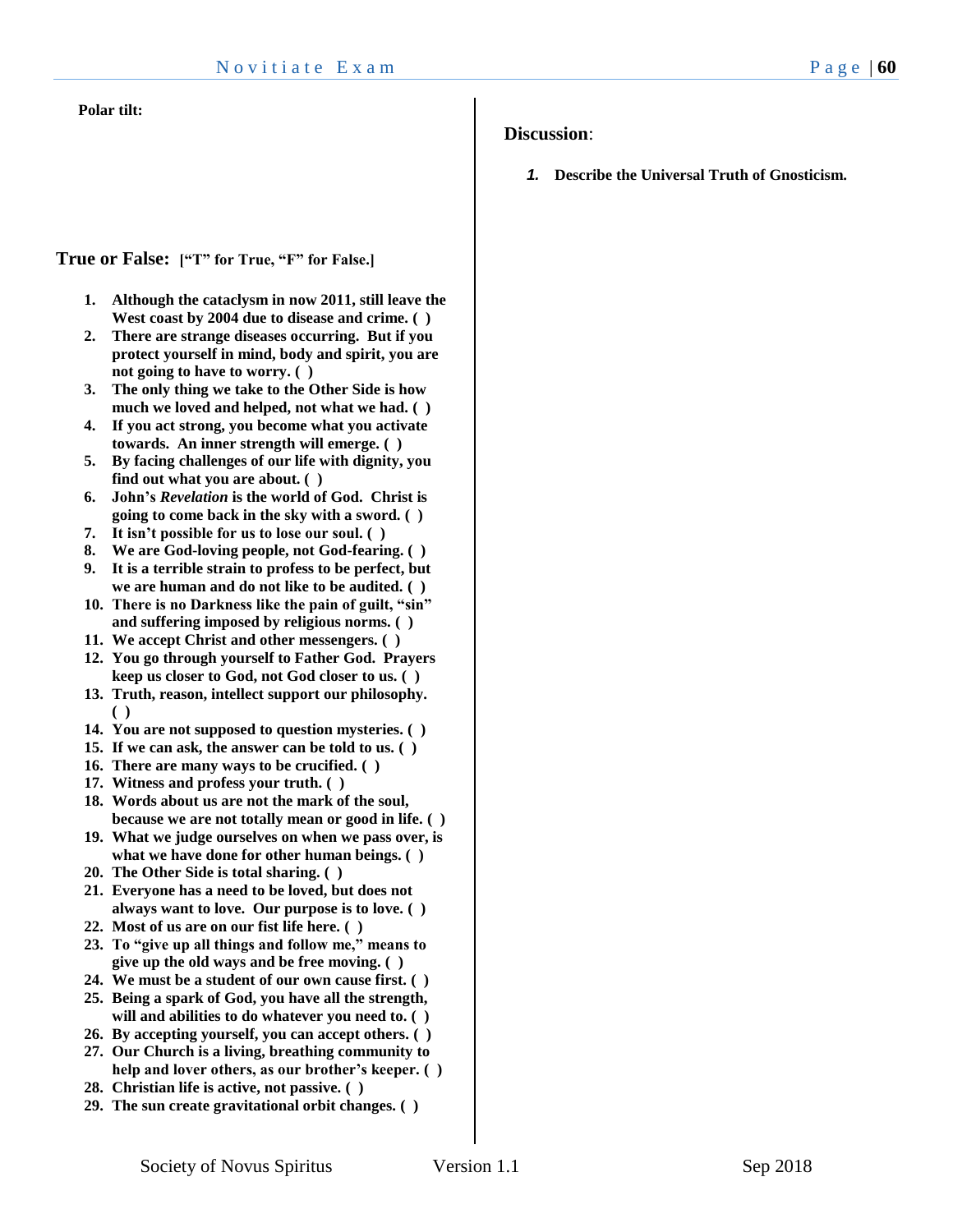|                                                                   | Medical aid:                                        |
|-------------------------------------------------------------------|-----------------------------------------------------|
| <b>Haven of Light</b>                                             |                                                     |
| [Topic $6 -$ Lesson Two $-$ pp.22-36]                             |                                                     |
| Describe aspects of future community<br>1.<br>living.<br>Purpose: | <b>Occupations:</b>                                 |
| Use of money:                                                     | Clothing:                                           |
| Food:                                                             | Government:                                         |
| Housing:                                                          | Protection and law enforcement:                     |
| <b>Education:</b>                                                 | Entertainment:                                      |
| Energy:                                                           | 2.<br>What are beginning signs of the<br>Cataclysm? |
|                                                                   |                                                     |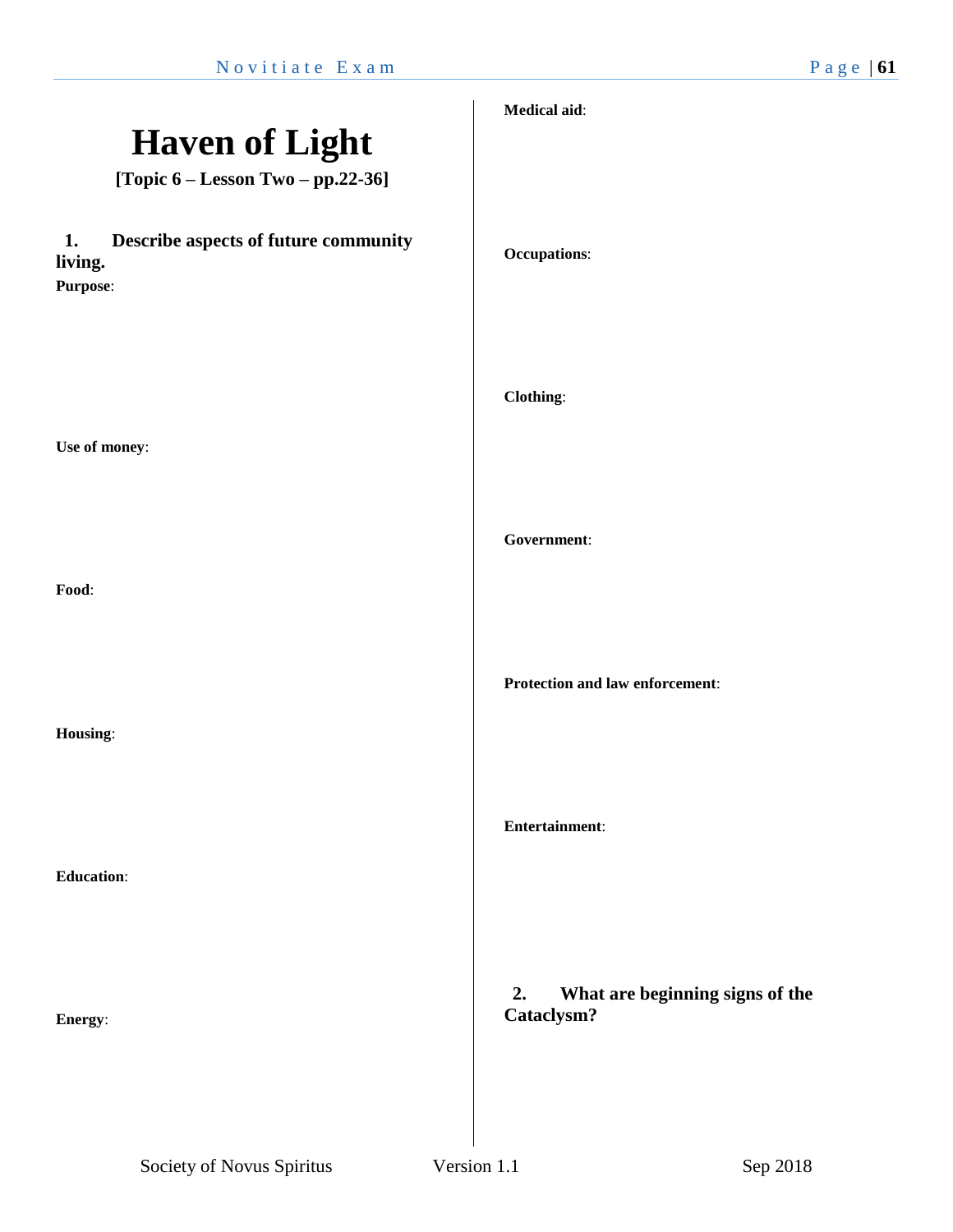#### **Definitions:**

**Passive**:

**Infusion**:

**True or False: ["T" for True, "F" for False.]**

- **1. God is really not on any one side but on all sides. All countries are important to God. ( )**
- **2. Man should be given back his own control of his destiny, rather than being taken control of. ( )**
- **3. To God, no one in life is a failure. ( )**
- **4. Flow with life rather than be hit so hard. Drop all the old gilts and phobias. ( )**
- **5. Radiation adds minerals to the body. ( )**
- **6. A busy society working together for the betterment of a whole society is a healthy society. ( )**
- **7. Universal truths do not change. ( )**
- **8. UFO's are described in Ezekiel and by Elijah. People abducted by UFO's always petition, ask to go. ( )**
- **9. All continents are affected by the polar shift, with tidal waves inundating Japan and Hawaii. ( )**
- **10. There is no humor on the Other Side. ( )**
- **11. Children are souls with great knowledge in little bodies; their imaginary playmates are Guides. ( )**
- **12. Don't let a child think there is anything bad about their soul or that they have offended God. ( )**
- **13. As our planet is dying of cancer, the Other Side is made more magnificent. ( )**
- **14. War creates financial gain for someone. ( )**
- **15. There is no delineation of class anymore. There are a few people wealthy but more are poor. ( )**
- **16. American civilization is dying, just like Mesopotamia and Sumaria were lost. ( )**
- **17. All people should leave the house at 19 and enter a convalescent home at 80. ( )**
- **18. The average life-span is going to 93. ( )**
- **19. Black Syphilis, AIDS, meningitis and hepatitis are occurring, but human beings acclimate to DDT, pesticide, nickel, lead and carbon poisoning. ( )**
- **20. The Cataclysm occurs every 10,000 years. This time Lemuria (Mu) and Atlantis will come up. ( )**
- **21. Amphetamines are very harmful to your mind. ( )**
- Society of Novus Spiritus **Version 1.1** Sep 2018 **22. The Southwest and many areas are safe, but about 27% of the people may die in the Cataclysm. ( )**

#### **Discussion:**

*1.* **Discuss the spiritual benefits of the Cataclysm and why it is a beautiful, spiritual time.**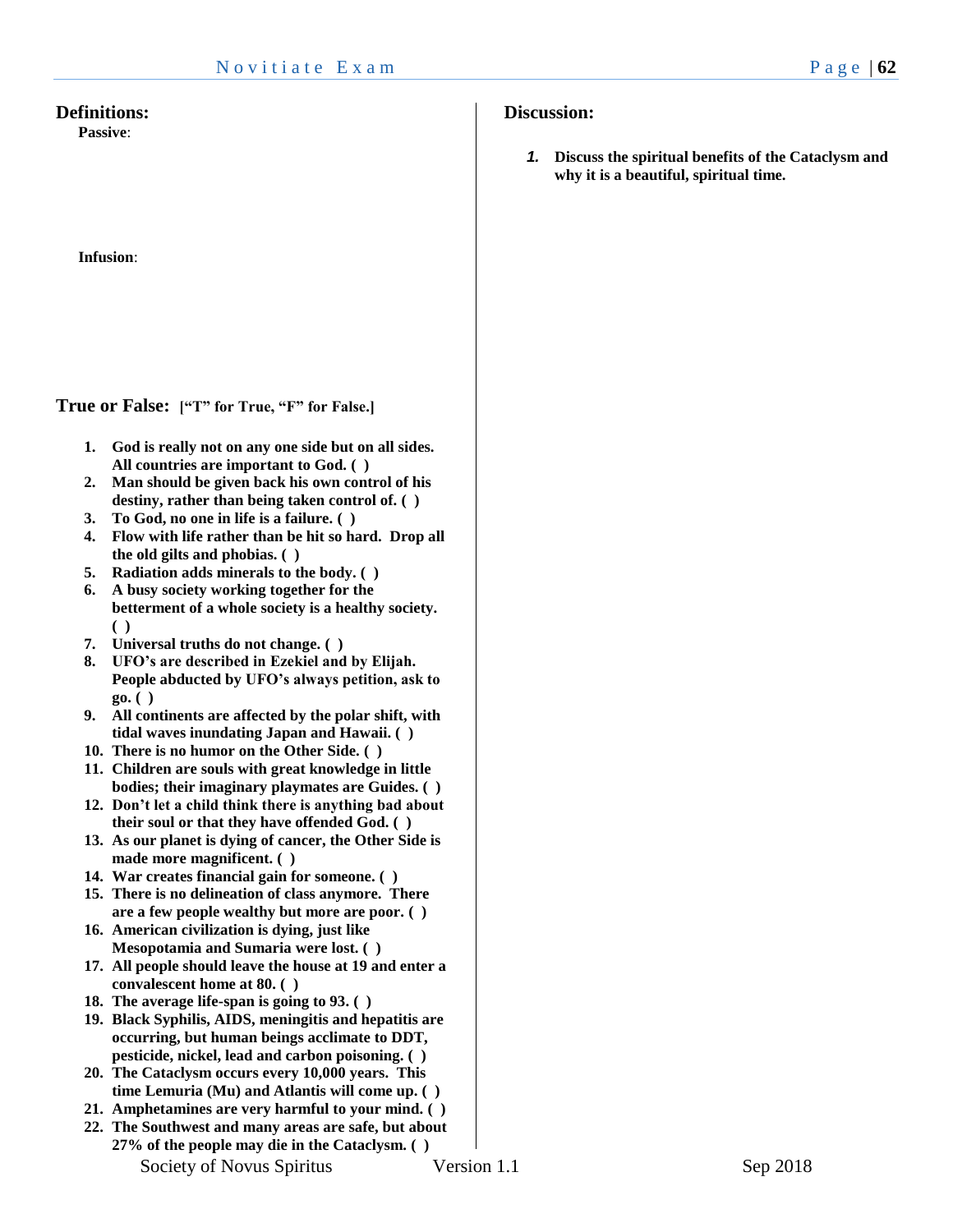# **The Polar Tilt (a) [Topic 6 – Lesson Three – pp. 37-49] 1. How do earthquakes affect us physically? 2. Why are earthquakes increasing? 3. What causes the ozone layer to tear? 4. What is the Gnostic Mission? 5. How will our Church help in the Cataclysm? 6. How is our Earth dying?**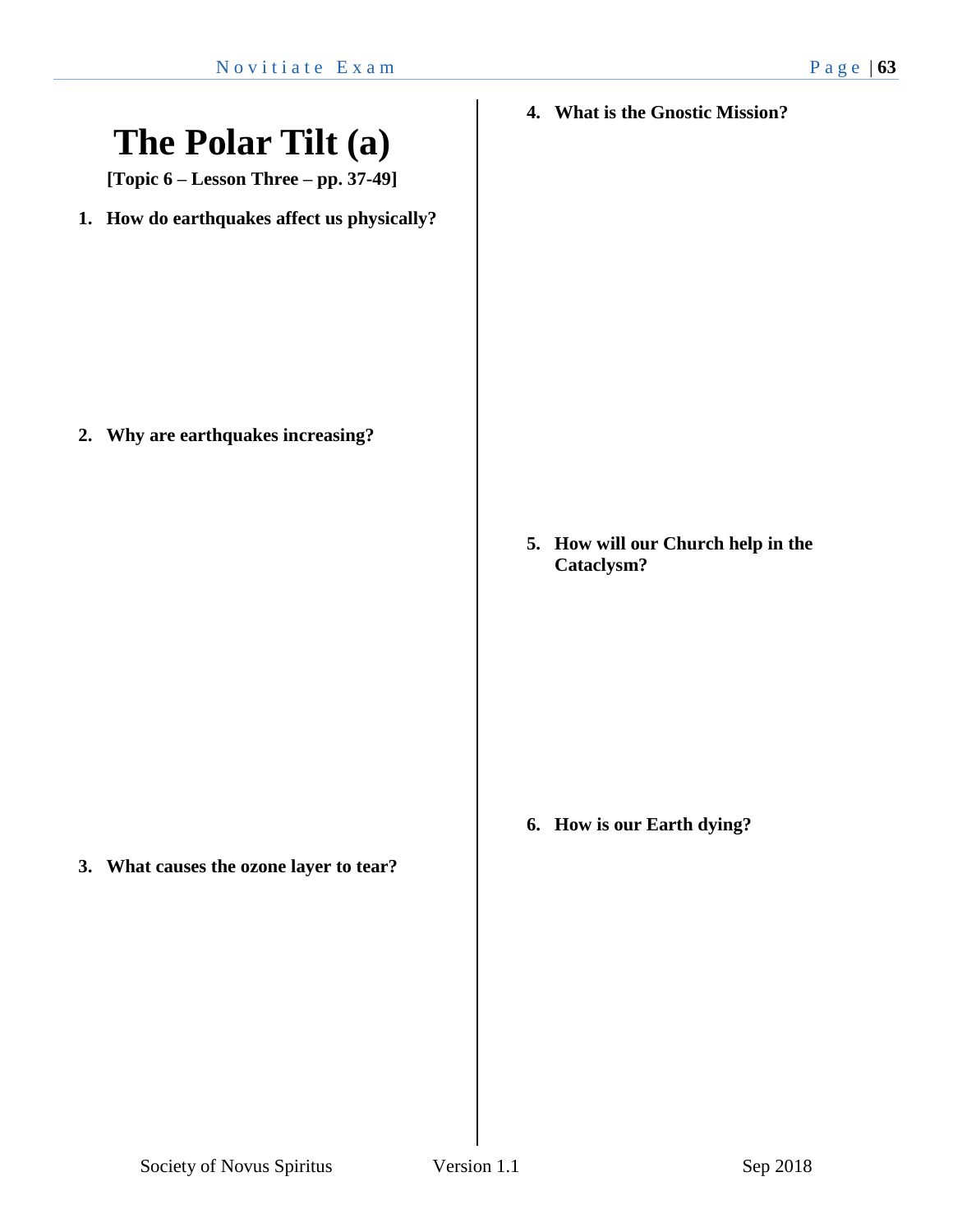**7. How will life be better after the Cataclysm?**

**True or False: ["T" for True, "F" for False.]**

**Earthquake**:

- **1. You must come to church of God will be angry and send an earthquake your way. ( )**
- **2. You gain power to protect yourself by coming together at church, especially in Gnosticism. ( )**
- **3. Azna intercepts bad, but does not create it. ( )**
- **4. True spirituality means the soldier-warrior aspect of standing up and profession, no humbleness. ( )**
- **5. We are here to help people to get through the test of adversity and get to the Light. ( )**
- **6. Churches need money, but not as much as the support of your presence and love. ( )**
- **7. All entities go right back to work when they go Home to the Other Side. ( )**
- **8. Elite scientists and geophysicists know the polar tilt is coming, and why whales are being beached and swallows are not coming back to Capistrano. ( )**
- **9. At the end of Earth, Christ will bodily return. ( )**
- **10. Individual auras are becoming brighter as the Earth's aura is dimming. ( )**
- **11. Time is speeding up. Simplify your life. ( )**
- **12. At the end, Earth goes into the sun; they are two magnets with no filter between as ozone tears. ( )**
- **13. Tans are no longer safe due to the ozone tear. ( )**
- **14. The 2011 quake may be a 15. The world is off kilter now, but it polar tilts to right itself. ( )**
- **15. Our economic situation is unstable; it inflated and recessed immediately. Our Rome is tumbling. ( )**
- **16. Atlantis was lost during a polar tilt, as was Sodom and Gomorra during a polar tilt. ( )**
- **17. With surface volcanoes, that gas, not the lava kills. ( )**
- **18. God is on the side of a few, select people. ( )**
- **19. Anything that man loves that brings beauty can be manifested again on the Other Side. ( )**
- **20. You may turn from God, not God from you. ( )**
- **21. Native Americans will be our biggest allies. ( )**
- **22. Creation stated with a Big Bang, and man evolved from apes so apes are the missing link. ( )**
- **23. The seat or cradle of all humanity is in Africa. ( )**
- **24. Massive rainfall and moisture from the tidal waves will help repair the ozone tear. ( )**
- **25. When Earth's life is over, Mercury swings in, and the reincarnation Schematic starts again. ( )**

**8. Why is life so horrendous at this time?**

**Definitions: True religion**:

**Geophysicist**: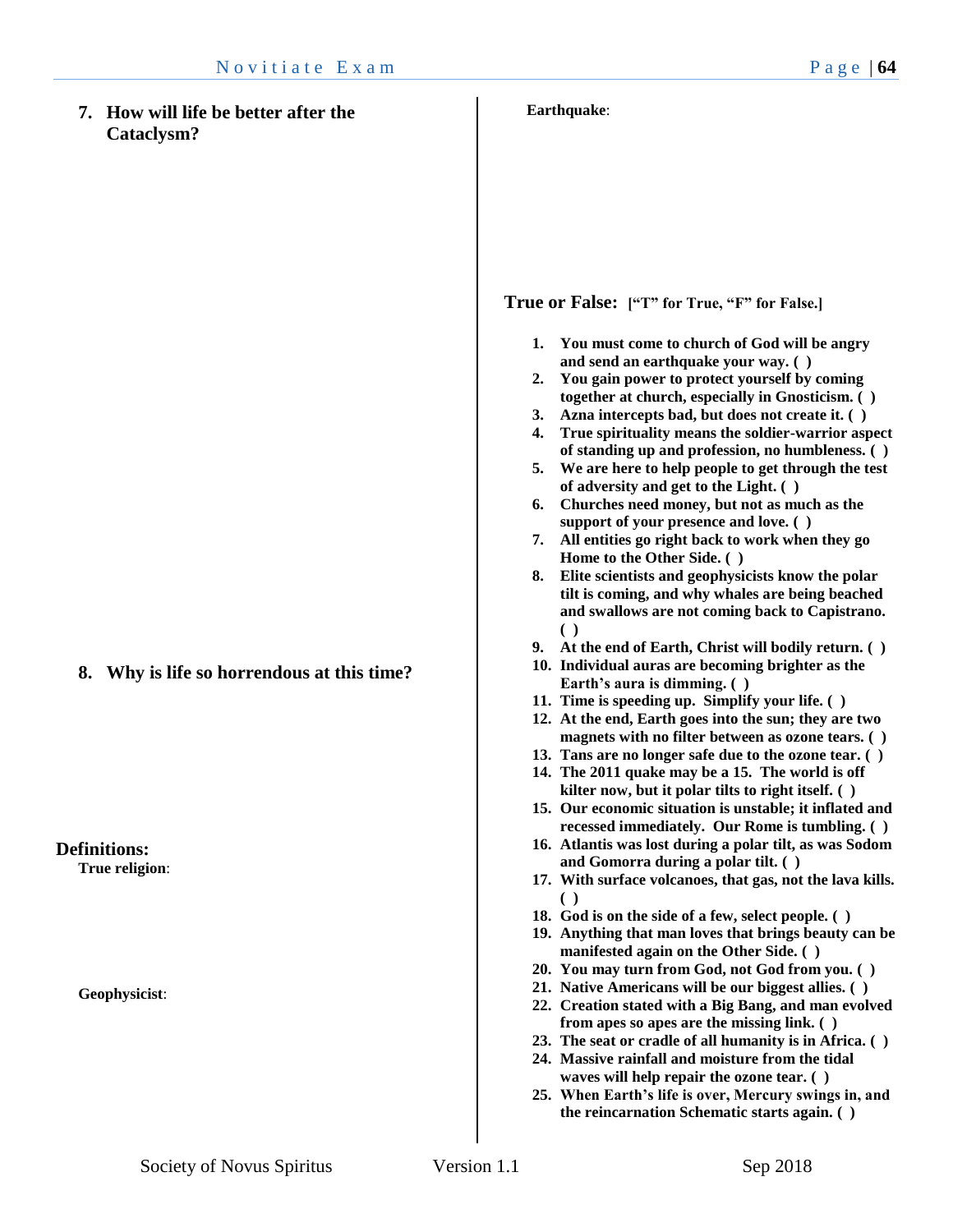|                                               | 6. Compare Lemuria to Atlantis.            |
|-----------------------------------------------|--------------------------------------------|
| The Polar Tilt (b)                            | Lemuria:                                   |
|                                               |                                            |
| [Topic $6$ – Lesson Four – pp. 50-64]         |                                            |
| 1. What are physical signs of the polar tilt? |                                            |
|                                               |                                            |
|                                               |                                            |
|                                               |                                            |
|                                               | <b>Atlantis:</b>                           |
|                                               |                                            |
|                                               |                                            |
|                                               |                                            |
|                                               |                                            |
| 2. Why scan other people's lives?             |                                            |
|                                               | 7. Describe how the polar tilt affects our |
|                                               | bodies and how to combat this.             |
|                                               |                                            |
|                                               |                                            |
|                                               |                                            |
| 3. What stages will Mercury go through?       |                                            |
|                                               |                                            |
|                                               | <b>Definitions:</b>                        |
|                                               | Armageddon:                                |
|                                               |                                            |
|                                               |                                            |
| 4. How can we tell the Earth is dying?        |                                            |
|                                               | Cataclysm:                                 |
|                                               |                                            |
|                                               |                                            |
|                                               |                                            |
|                                               |                                            |
|                                               | <b>Super Nova:</b>                         |
| 5. Without money, how do we bargain?          |                                            |
|                                               |                                            |
|                                               |                                            |
|                                               |                                            |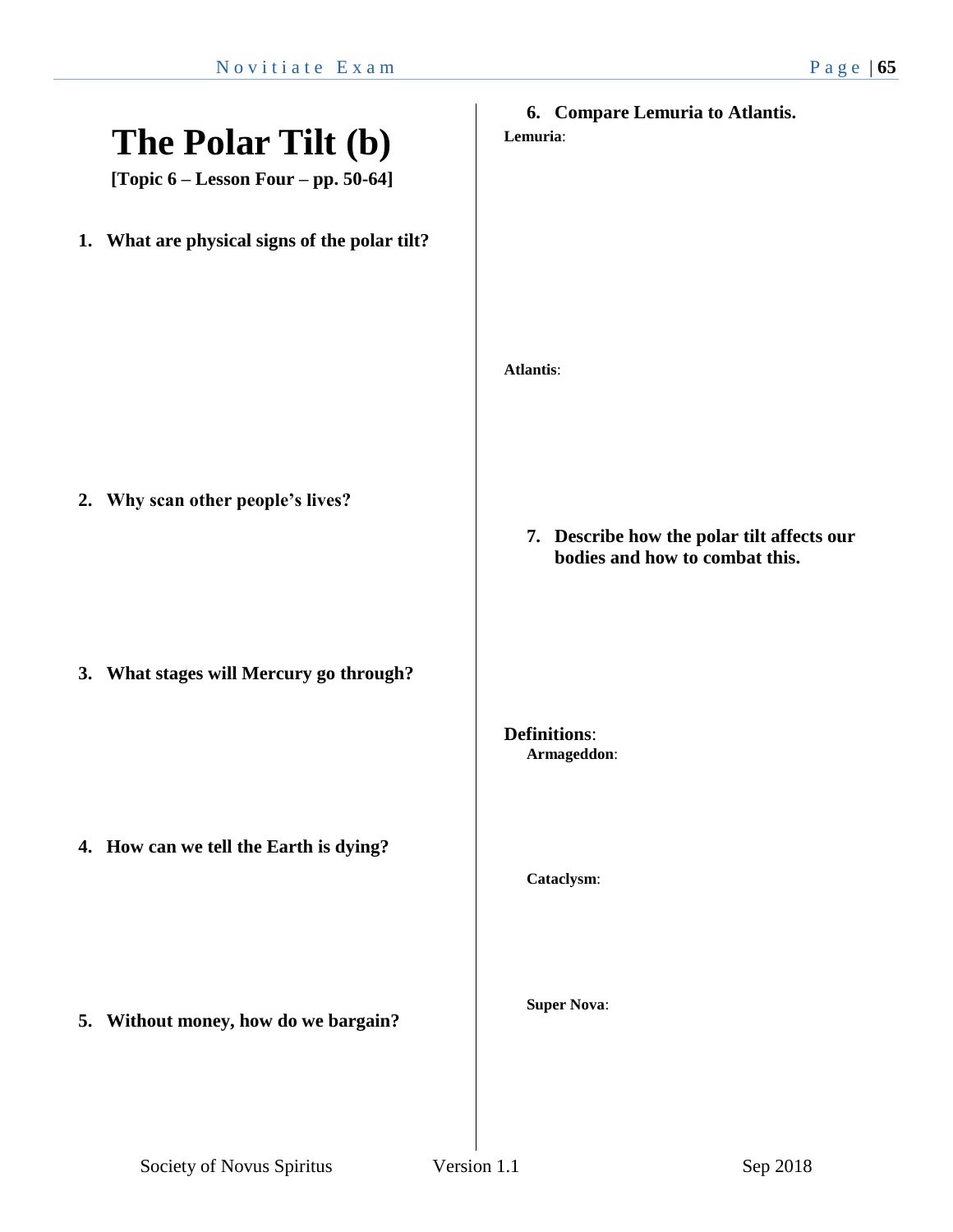**Ozone Layer**:

**True or False: ["T" for True, "F" for False.]**

- **1. When we exit Earth, a tunnel comes out of us; we scan our lives at the Hall of Wisdom/Justice. ( )**
- **2. If large groups exit, all available on the Other Side run to help, as well as the more spiritual ones who are themselves passing through the tunnel. ( )**
- **3. Large groups can scan their lives in masse. People who used meditation, programming and writing letters are the most pleased with their life. ( )**
- **4. The Other Side is all work and no play. ( )**
- **5. If you do not want parts of your life scanned, there is a Privacy Act placed upon it so on one can. ( )**
- **6. When Earth Super Novas, Mercury swings in; this is 591st time for this planetary motion. ( )**
- **7. Nuvo is the center of the cone of the universe. ( )**
- **8. Earth's core is heating up causing volcanoes because of the ozone tear and increased magnetic pull. ( )**
- **9. Venus domed their cities when it headed up. ( )**
- **10. Darkness was dominate in the Middle Ages, but hopefully with each new planet it is less. ( )**
- **11. As a planet dies, most of the planet's entities incarnate, and Gnosticism rises up for battle. ( )**
- **12. Christ predicted the Cataclysm and that the Gnostic Movement would be in full swing then. ( )**
- **13. The life span of Earth has been increased. ( )**
- **14. Earth is a shadow world. Everything is intact on the Other Side with not pollution or erosion. ( )**
- **15. Wares have never killed as many as disease. ( )**
- **16. The polar tilt is making our weather strange. ( )**
- **17. Before the West coast drops off, many of us will go to safe areas like the Southwest and Midwest. ( )**
- **18. During their polar tilt, most of the Atlanteans perished but 87% of Lemurians escaped. ( )**
- **19. People will start getting into community living finding the need to share to make it. ( )**
- **20. Diseases are starting to appear like smallpox, cholera and Hunta virus from rat-droppings. ( )**

#### **Discussion:**

*1.* **Discuss this statement: "You should be very proud of the spirituality you have gained. You have touched something very precious – yourself. That is the most precious thing you will ever touch, because that is your God."**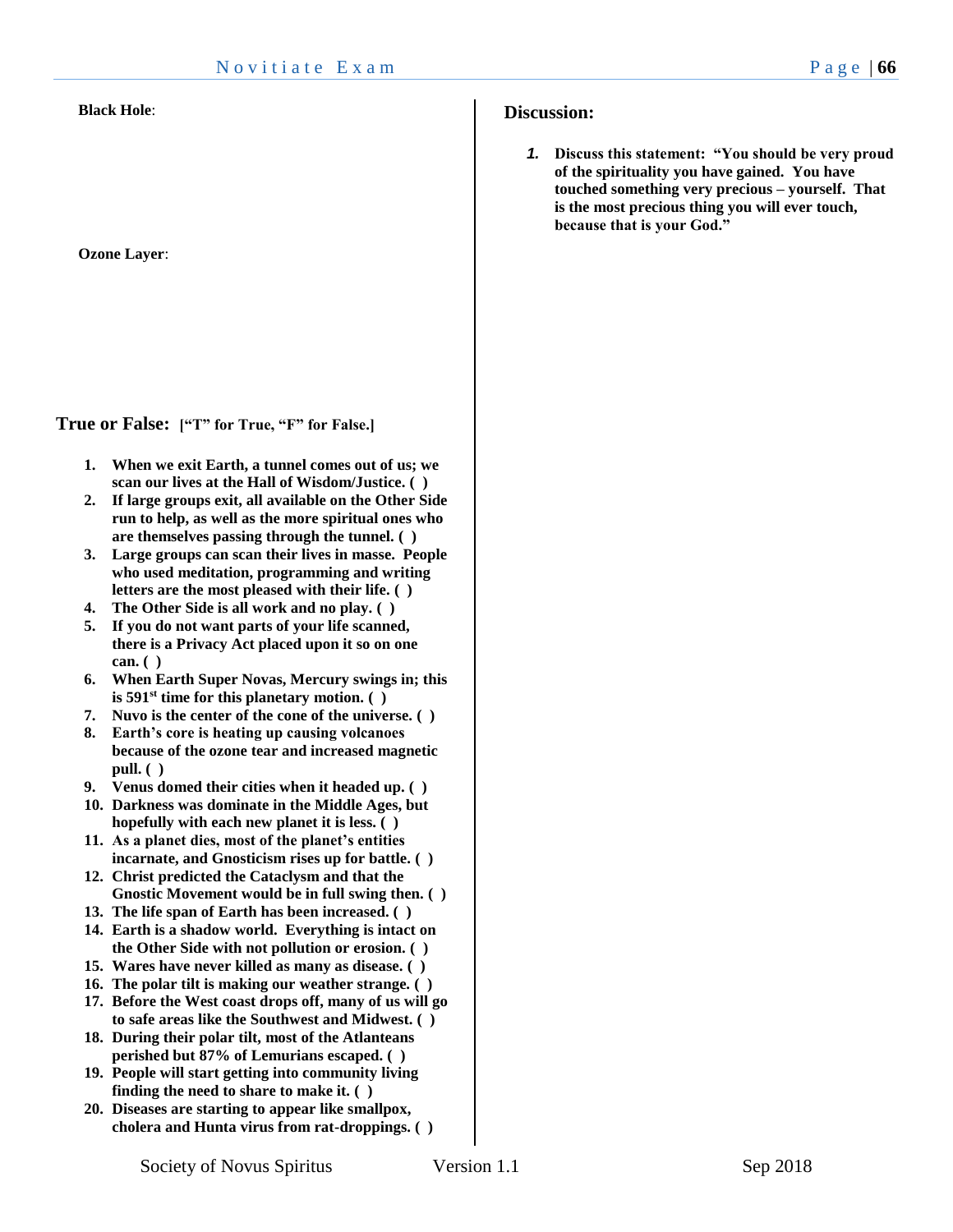### **Pinpointing The Cataclysm**

**[Topic 6 – Lesson Five – pp. 65-86]**

**1. Describe the significance of the three main volcanic eruptions and what follows.** 

**2. Why is the S. Elizabeth Fault more dangerous than the San Andreas Fault?**

**3. Describe changes in the land in 2011.**

**West:**

#### **Southwest:**

**East:**

**Other Countries:**

**4. How does the Cataclysm help heal Earth?**

**5. What is the final warning for the Cataclysm?**

**Definitions:**

**Homeopathic or holistic:**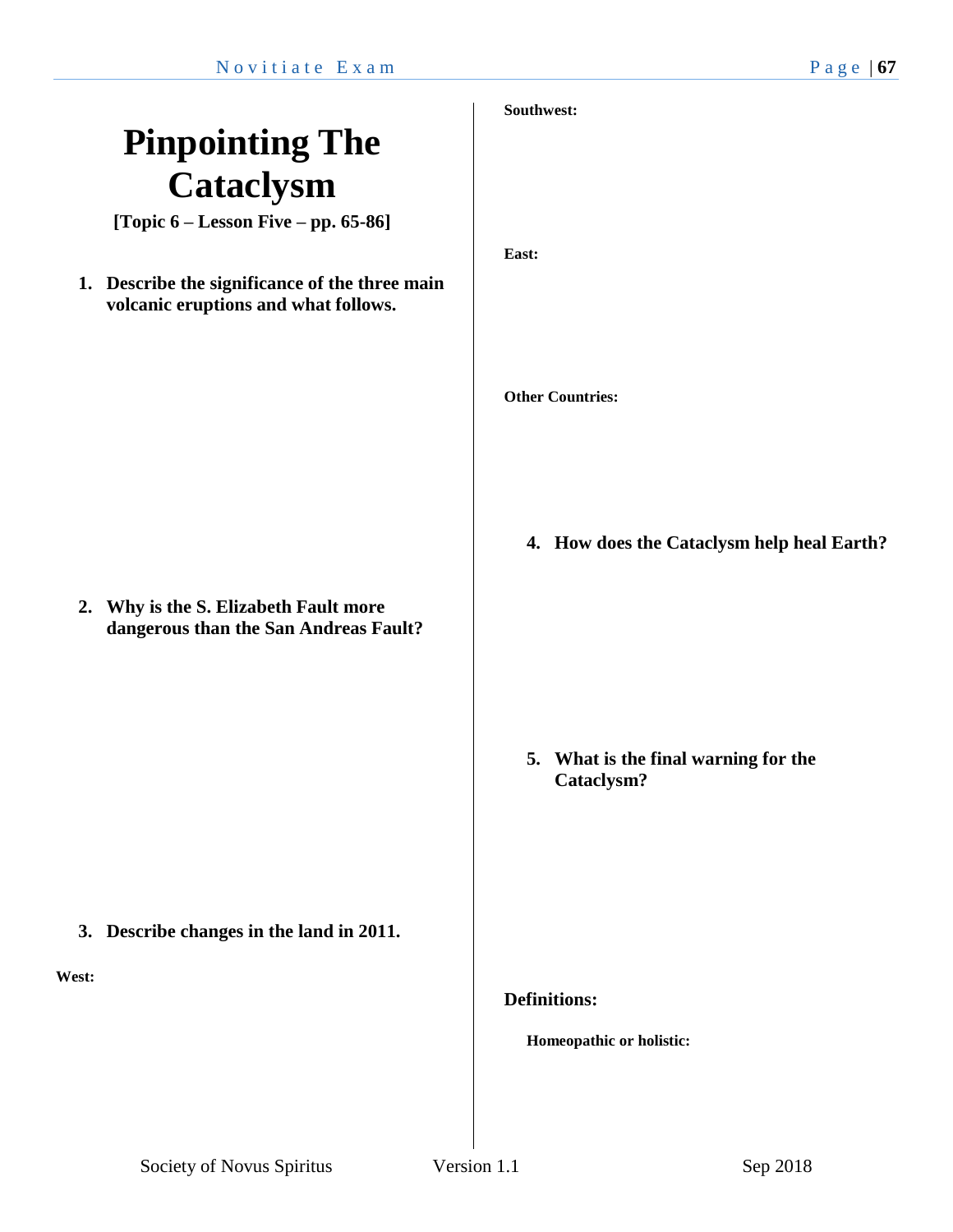**True or False: ["T" for True, "F" for False.]**

- **1. Prophets rise up in areas where the Cataclysm will take place to warn people. ( )**
- **2. Edgar Cayce, Nostradamus, Christ and other prophets predicted this Cataclysm. ( )**
- **3. When natural disasters start condensing, it is a time of a polar tilt. ( )**
- **4. The North Pole is heaver now than the South. ( )**
- **5. The magnetic North being off-kilter affect animals' homing-devices and also our equilibrium. ( )**
- **6. Protect yourself from the gamma rays coming through the ozone tear with visualized lead. ( )**
- **7. The Super Nova is exciting because everybody comes instantaneously through the tunnel. ( )**
- **8. To identify building in Atlantis, two golden hands held different colored crystals. ( )**
- **9. As cultures become more advanced, they duplicate the architecture of the Other Side. ( )**
- **10. The Ark of the Covenant was a solar generator. ( )**
- **11. Aerosols harm the ozone more than rockets. ( )**
- **12. The recession is positive in that it made people move away from the dangerous West coast. ( )**
- **13. Man was always meant to be nomadic, to go where the land is best. ( )**
- **14. Atlantis will rise near the East coast and Lemuria by the West coast at the time of the Cataclysm. ( )**
- **15. Native Americans will be one of our greatest allies because they have survived everything. ( )**
- **16. The best defense against marauding bands after the Cataclysm is to just give them food. ( )**
- **17. People will travel by boats more than planes. ( )**
- **18. The polar tilt is a magnetic pole tilt. ( )**
- **19. The Earth has its own Chart just like we do. ( )**
- **20. We have 15 years leeway on our Exit Point. ( )**
- **21. Ancient Egyptians weigh the deeds and the heart against a feather. Deeds are what count. ( )**
- **22. With the dimensions thinning between us and the Other Side, we will have less reciprocation. ( )**
- **23. Adobe homes are resilient, durable and clean. ( )**
- **24. All medication can be found in plants. ( )**
- **25. We are a spiritual group searching for its way into a desert to make our life more simplified. ( )**
- **26. Land East of 116 degrees West Longitude and North of 36 degrees North Latitude is safe. ( )**
- **27. Cortisone for allergies is harmful; it makes your bones thin and gain weight. ( )**
- **28. The sun is self-inductive and isn't going to die. ( )**
- **29. Government will go into mass chaos, tax records are lost, it goes back to a people's government. ( )**
- **30. The one good equalizer of mankind is crisis. ( )**

#### **Discussion:**

*1.* **Discuss how the Cataclysm is a time of spiritual cleansing.**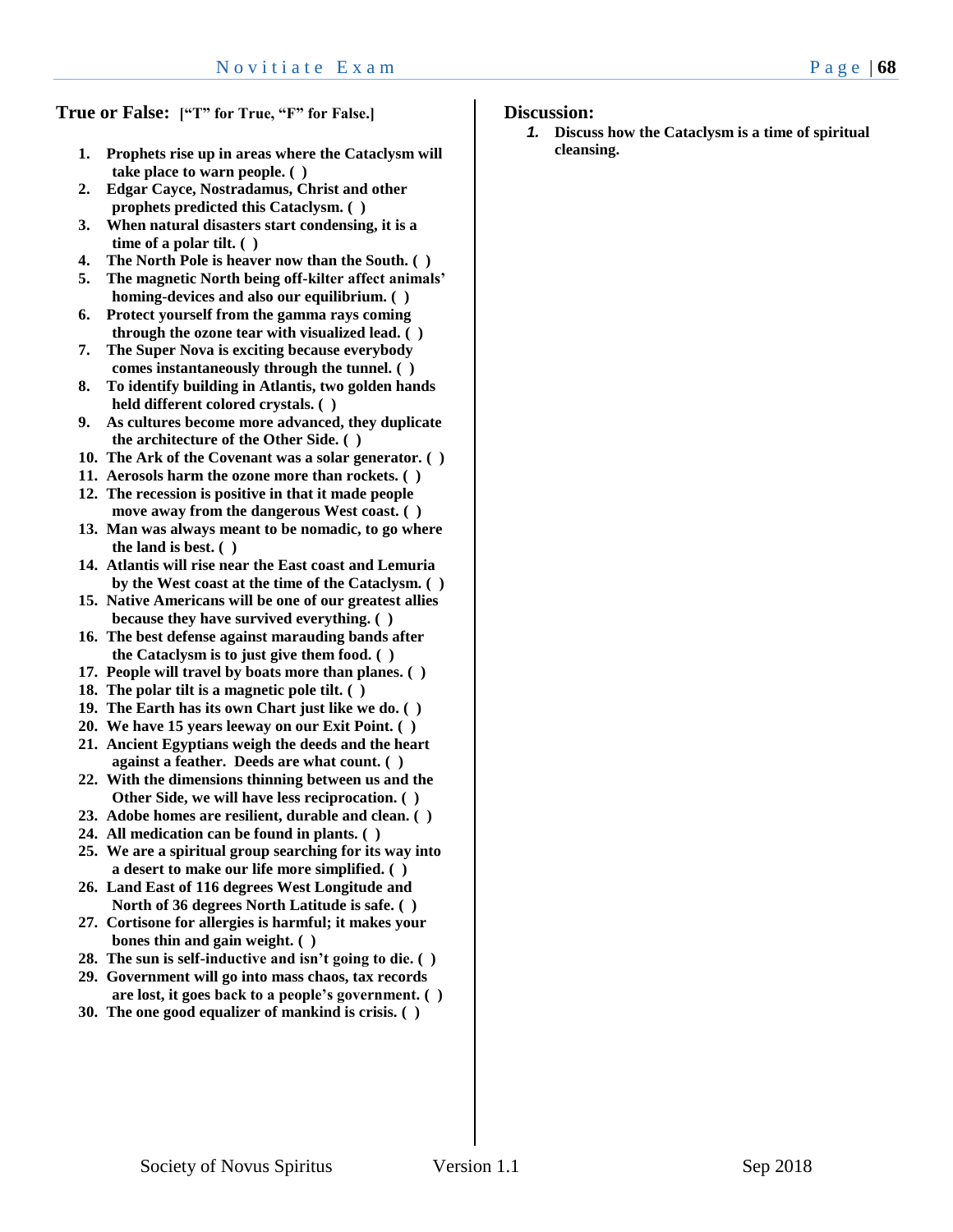| <b>Spiritual Strength</b><br>[Topic 6 – Lesson Six – pp. 87-end]                                                             | 3. | Why come together for Church?                                                     |
|------------------------------------------------------------------------------------------------------------------------------|----|-----------------------------------------------------------------------------------|
| 1. Explain these quotes from Christ.<br>Do not cast your pearls before swine. Shake the dust off<br>your feet and walk away. | 4. | How do we rejuvenate ourselves and<br>assure that we will be loved and cared for? |
| I came to bring about the New Law.                                                                                           |    |                                                                                   |
| 2. Explain these quotes from Sylvia.<br>It does not matter if you believe in God, He believes in you.                        | 5. | How can we withstand hard times?                                                  |
| True materialism and spiritualism cannot live side by side.                                                                  |    |                                                                                   |
| There are Universal laws of right and wrong, but we can not<br>judge.                                                        | 6. | What do we remember from life?                                                    |
| The more spiritual you become, the more psychic you<br>become.                                                               | 7. | What is our individual mission in life?                                           |